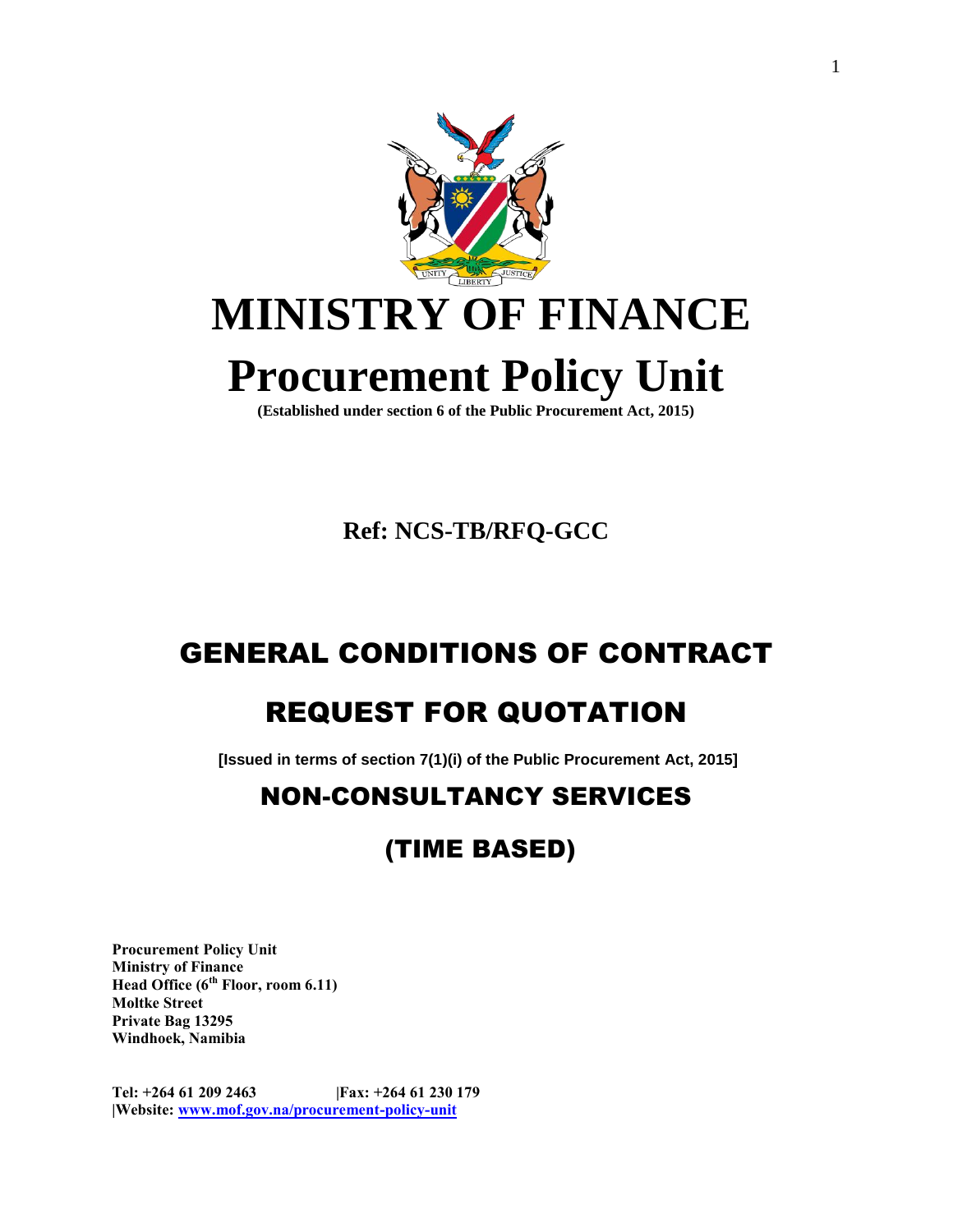## **Table of Clauses**

| 1. Commencement, Completion, Modification, and Termination of Contract3 |  |     |
|-------------------------------------------------------------------------|--|-----|
| 1.1                                                                     |  |     |
| 1.2                                                                     |  |     |
| 1.3                                                                     |  |     |
| 1.4                                                                     |  |     |
| 1.5                                                                     |  |     |
| 1.6                                                                     |  |     |
| 1.7                                                                     |  |     |
| 1.8                                                                     |  |     |
|                                                                         |  |     |
| 2.1                                                                     |  |     |
| 2.2                                                                     |  |     |
| 2.3                                                                     |  |     |
| 2.4                                                                     |  |     |
|                                                                         |  |     |
|                                                                         |  |     |
|                                                                         |  |     |
| 2.8                                                                     |  |     |
| 2.9                                                                     |  |     |
|                                                                         |  |     |
|                                                                         |  |     |
|                                                                         |  |     |
| 3.2                                                                     |  |     |
|                                                                         |  |     |
| 4.1                                                                     |  |     |
| 4.2                                                                     |  |     |
| 4.3                                                                     |  |     |
| 4.4                                                                     |  |     |
| 4.5                                                                     |  |     |
| 4.6                                                                     |  |     |
|                                                                         |  |     |
| 5.1                                                                     |  |     |
|                                                                         |  |     |
|                                                                         |  |     |
| 6.1                                                                     |  |     |
| 6.2                                                                     |  | .11 |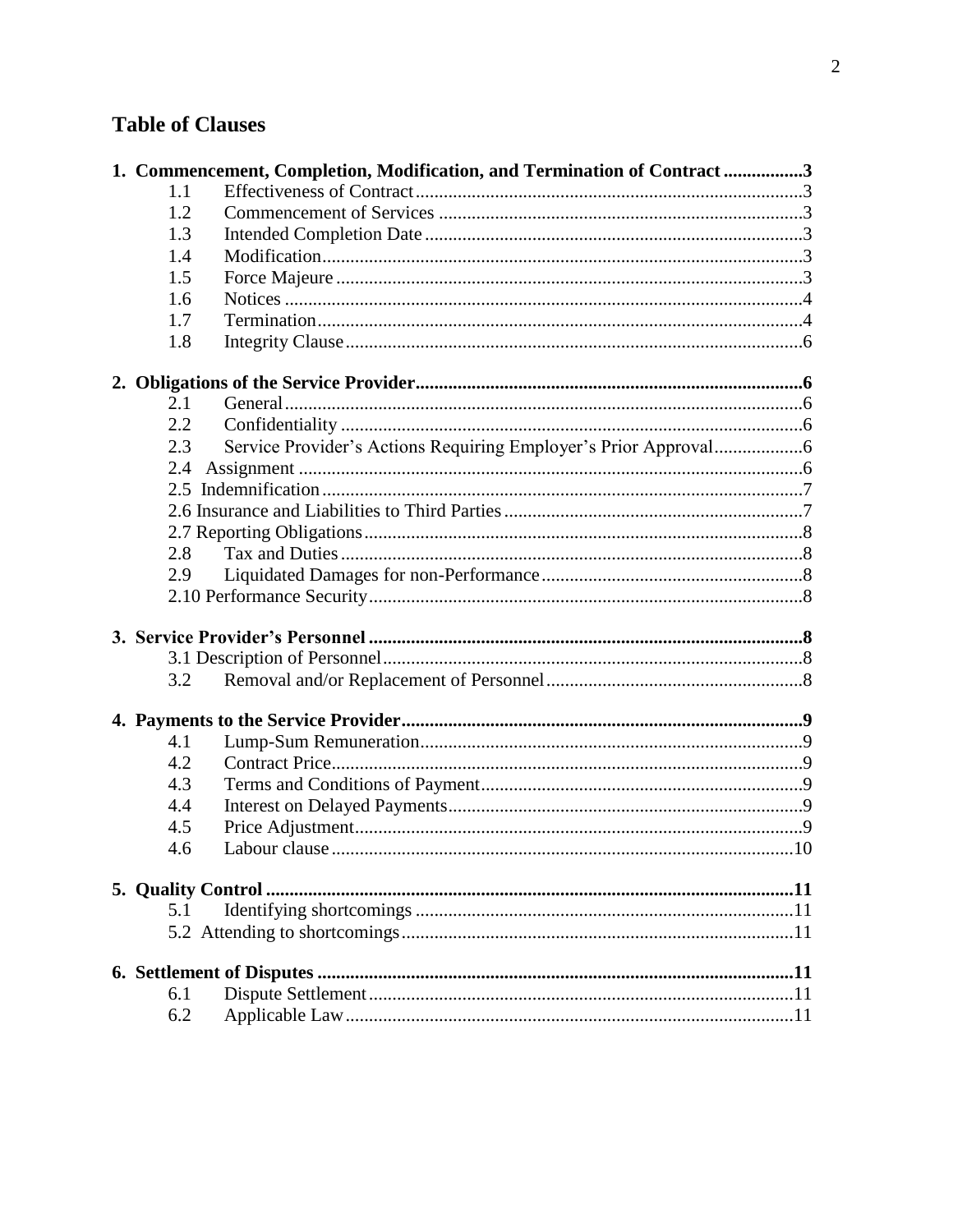## **Section V. General Conditions of Contract**

### <span id="page-2-0"></span>**1. Commencement, Completion, Modification, and Termination of Contract**

- <span id="page-2-1"></span>**1.1 Effectiveness of Contract** This Contract shall come into effect on the date the Contract is signed by both parties or on such other date as may be **stated in the GCC.**
- <span id="page-2-2"></span>**1.2 Commencement of Services** Before commencement of the Services, the Service Provider shall submit to the Employer for approval a Program showing the general arrangements, order, timing for

#### *[either]*

change of shifts and routine site checks;

#### *[or]*

cleaning, Human Resources and Logistics

The Services shall be carried out in accordance with the approved Program as updated.

- 1.2.2 The Service Provider shall start carrying out the Services thirty (30) days after the date the Contract becomes effective, or at such other date as may be specified in the Letter of Acceptance.
- <span id="page-2-3"></span>**1.3 Intended Completion Date** 1.3.1 Unless terminated earlier pursuant to Sub-Clause 1.7, the Service Provider shall complete the activities by *[insert date of expiry of contract]* or for an additional period of………months thereafter, if the contract is renewed at the Employer's discretion.
- <span id="page-2-4"></span>**1.4 Modification** 1.4.1 Modification of the terms and conditions of this Contract, including any modification of the scope of the service or of the Contract Price, may only be made by written agreement between the Parties.
- <span id="page-2-5"></span>**1.5** Force Majeure 1.5.1 For the purposes of this Contract, "Force Majeure" means an event which is beyond the reasonable control of a Party and which makes a Party's performance of its obligations under the Contract impossible or so impractical as to be considered impossible under the circumstances.
	- 1.5.2 The failure of a Party to fulfill any of its obligations under the contract shall not be considered to be a breach of, or default under, this Contract insofar as such inability arises from an event of Force Majeure, provided that the Party affected by such an event (a) has taken all reasonable precautions, due care and reasonable alternative measures in order to carry out the terms and conditions of this Contract, and (b) has informed the other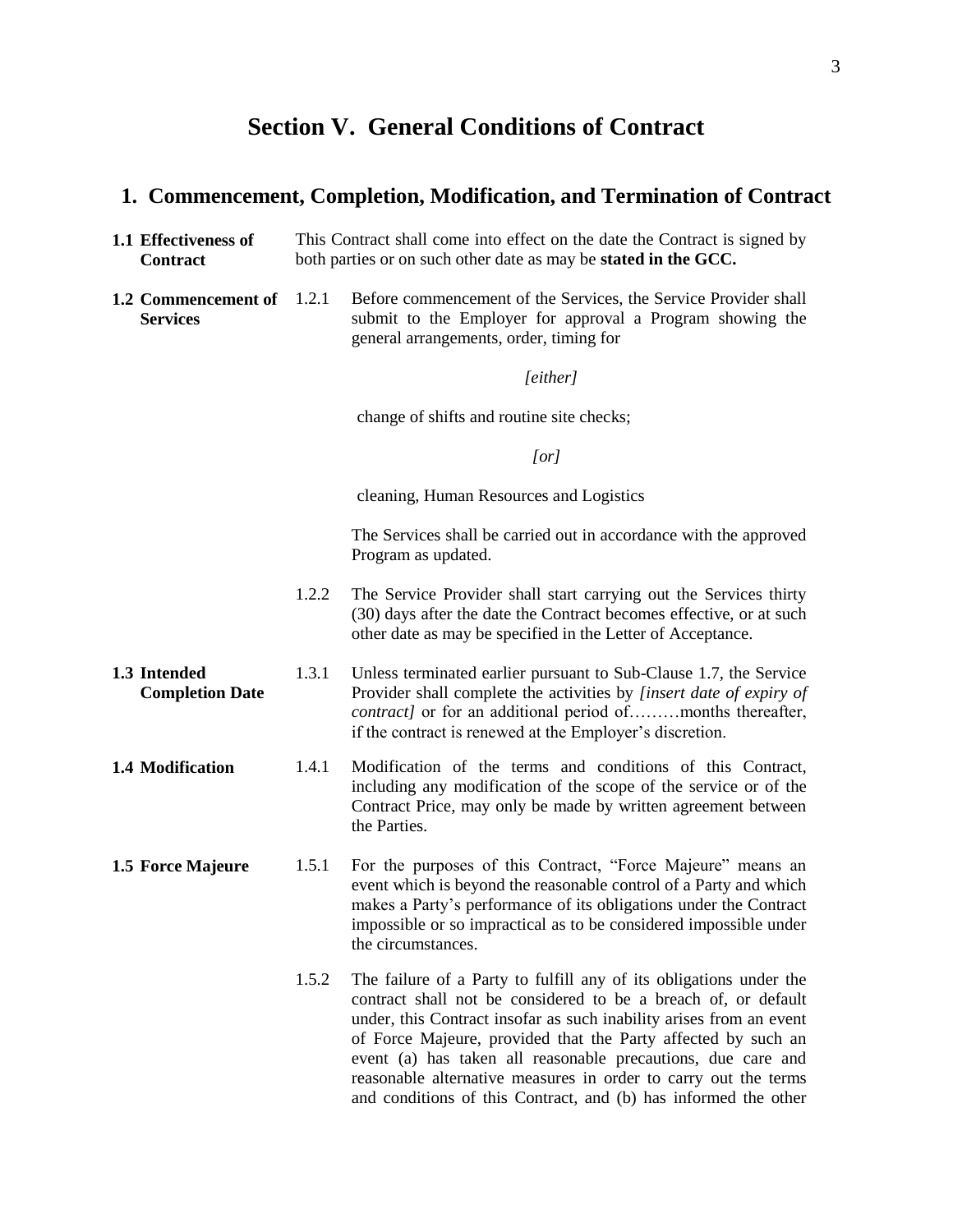4

Party as soon as possible about the occurrence of such an event.

Failure to provide security guards on sites during cyclone warning class III and IV shall not be considered as Force Majeure *(Applicable to Security Services)*.

- <span id="page-3-0"></span>**1.6 Notices** 1.6.1 Any notice, request, or consent made pursuant to this Contract shall be in writing and shall be deemed to have been made when delivered in person to an authorized representative of the Party to whom the communication is addressed, or when sent by registered mail, or facsimile to such Party.
- <span id="page-3-1"></span>**1.7 Termination** 1.7.1 The Employer may terminate this Contract, by not less than thirty (30) days' written notice of termination to the Service Provider, to be given after the occurrence of any of the events specified in paragraphs (a) through (e) of this Sub-Clause :

(a) if the Service Provider does not remedy a failure in the performance of its obligations under the Contract, within a prescribed time or after being notified or within any further period as the Employer may have subsequently approved in writing;

(b) if the Service Provider becomes insolvent or bankrupt;

(c) if, as the result of Force Majeure, the Service Provider is unable to perform a material portion of the Services for a period of not less than seven (7) days; or

(d) if the Service Provider, in the judgment of the Employer has engaged in corrupt or fraudulent practices in competing for or in executing the Contract.

For the purposes of this Sub-Clause:

- (i) "corrupt practice"<sup>1</sup> is the offering, giving, receiving or soliciting, directly or indirectly, of anything of value to influence improperly the actions of another party;
- (ii) "fraudulent practice"<sup>2</sup> is any act or omission, including a misrepresentation, that knowingly or recklessly misleads, or attempts to mislead, a party to obtain a financial or other benefit or to avoid an obligation;

 $\overline{a}$ 

<sup>1</sup> For the purpose of this Contract, "another party" refers to a public official acting in relation to the procurement process or contract execution.

<sup>2</sup> For the purpose of this Contract, "party" refers to a public official; the terms "benefit" and "obligation" relate to the procurement process or contract execution; and the "act or omission" is intended to influence the procurement process or contract execution.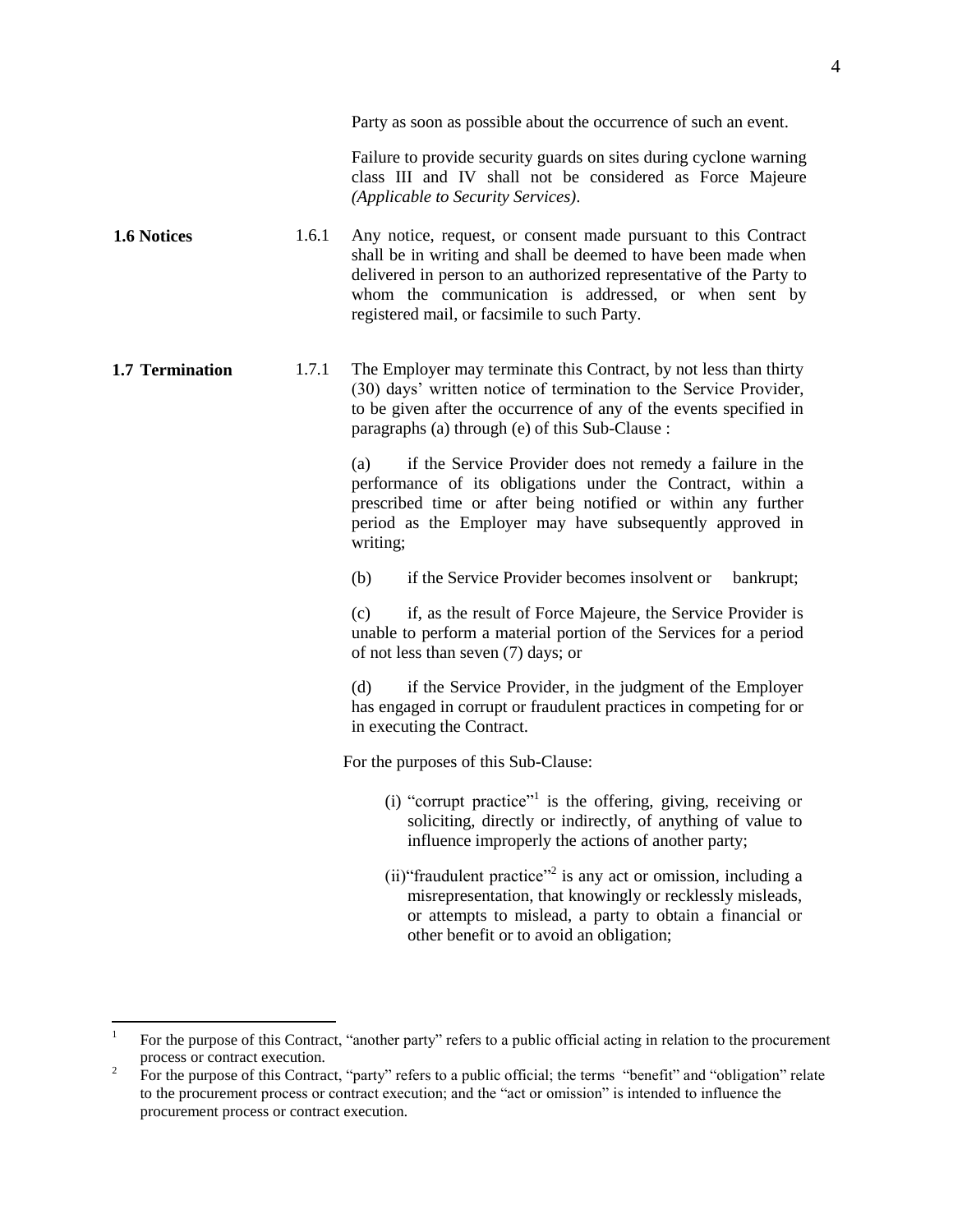(iii) "collusive practice"<sup>3</sup> is an arrangement between two or more parties designed to achieve an improper purpose, including to influence improperly the actions of another party;

(iv) "coercive practice"<sup>4</sup> is impairing or harming, or threatening to impair or harm, directly or indirectly, any party or the property of the party to influence improperly the actions of a party;

(v) "obstructive practice" is deliberately destroying, falsifying, altering or concealing of evidence material to the investigation or making false statements to investigators in order to materially impede an investigation into allegations of a corrupt, fraudulent, coercive or collusive practice; and/or threatening, harassing or intimidating any party to prevent it from disclosing its knowledge of matters relevant to the investigation or from pursuing the investigation; and

 (e) If the maximum of the 10 % penalty has been exceeded as per clause 2.9.

- 17.2 Notwithstanding the above, the Employer may terminate the Contract for convenience after giving thirty (30) days' written notice.
- 1.7.3 The Service Provider may terminate this Contract, by not less than thirty (30) days' written notice to the Employer, such notice to be given after the occurrence of any of the events specified in paragraphs (a) and (b) of this Sub-Clause:

(a) if the Employer fails to pay any money due to the Service Provider pursuant to this Contract and not subject to dispute pursuant to Clause 6 within forty-five (45) days after receiving written notice from the Service Provider that such payment is overdue; or

(b) if, as the result of Force Majeure, the Service Provider is unable to perform a material portion of the Services for a period of not less than seven (7) days.

1.7.4 Upon termination of this Contract pursuant to Sub-Clauses 1.7.1,1.7.2 or 17.3 the Employer shall make the following payments to the Service Provider:

> (a) remuneration pursuant to Clause 4 for Services satisfactorily performed prior to the effective date of termination;

<sup>&</sup>lt;sup>2</sup><br>3 For the purpose of this Contract, "parties" refers to participants in the procurement process (including public officials) attempting to establish bid prices at artificial, non competitive levels.

<sup>4</sup> For the purpose of this Contract, "party" refers to a participant in the procurement process or contract execution.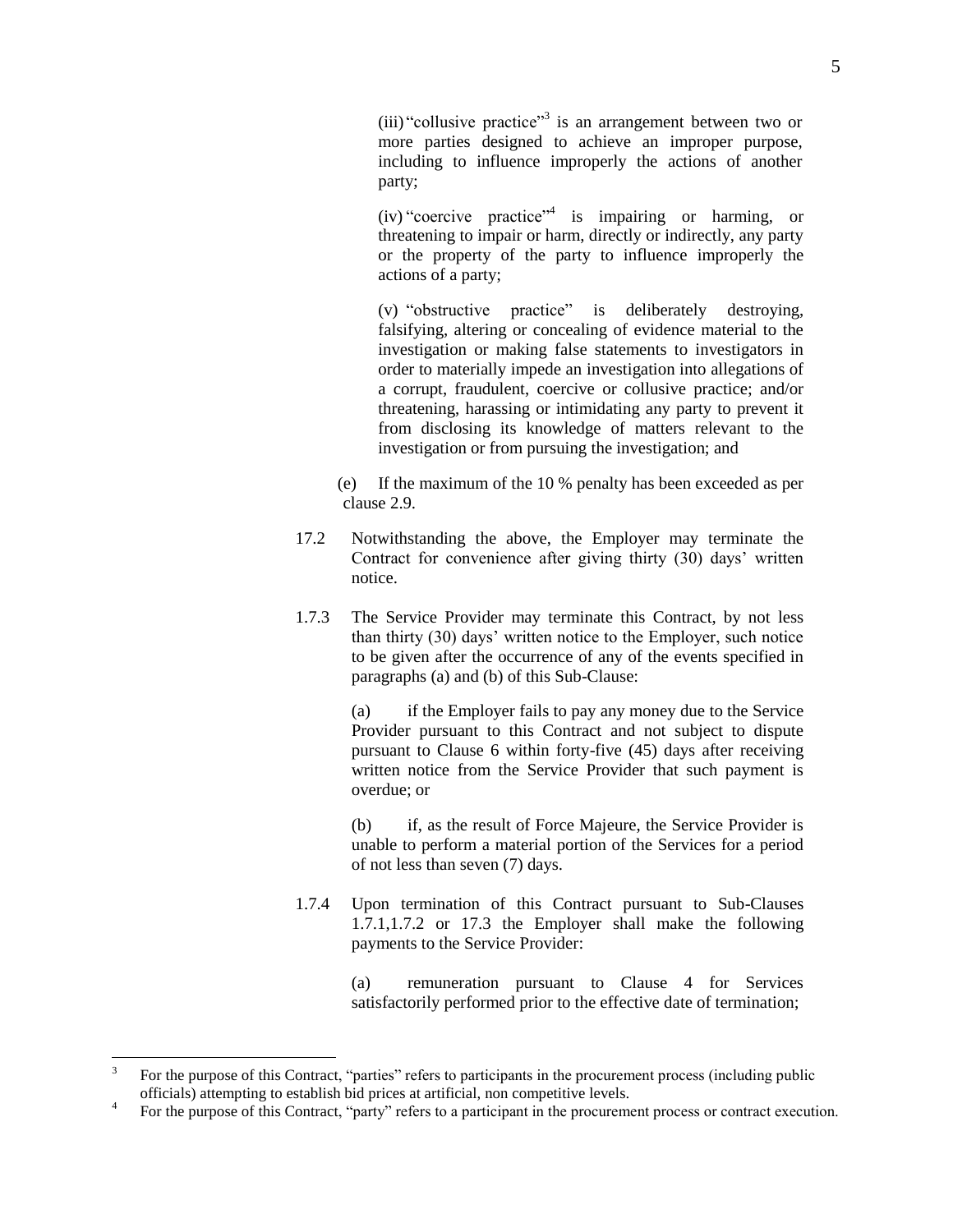(b) except in the case of termination pursuant to paragraphs (a), (b), and (d) of Sub-Clause 1.7.1, reimbursement of any reasonable cost incident to the prompt and orderly termination of the Contract.

<span id="page-5-0"></span>**1.8 Integrity Clause** The Service Provider shall take steps to ensure that no person acting for it or on its behalf will engage in any type of fraud and corruption during the contract execution:

> Transgression of the above is a serious offence and appropriate actions will be taken against such Service Provider.

## **2. Obligations of the Service Provider**

- <span id="page-5-2"></span><span id="page-5-1"></span>**2.1 General** The Service Provider shall perform the Services in accordance with the Scope of Service and Performance Specification, the Activity Schedule, and carry out its obligations with all due diligence and efficiency in accordance with generally accepted professional techniques and practices, and shall observe sound management practices, and employ appropriate human resources and logistics indicated in Appendix A to the Contract Form. The Service Provider shall always act, in respect of any matter relating to this Contract or to the Services, as faithful adviser to the Employer, and shall at all times support and safeguard the Employer's legitimate interests in any dealing with subcontractors or third parties.
- <span id="page-5-3"></span>**2.2 Confidentiality** The Service Provider, its subcontractors, and the personnel of either of them shall not, either during the term or within two (2) years after the expiration of this Contract, disclose any proprietary or confidential information relating to the Project, the Services, this Contract, or the Employer's business or operations without the prior written consent of the Employer.
- <span id="page-5-4"></span>**2.3 Service Provider's Actions Requiring Employer's Prior**  The Service Provider shall obtain the Employer's prior approval in writing before taking any of the following actions:

**Approval**

- (a) entering into a subcontract for the performance of any part of the Services,
- (b) appointing such members of the Personnel not listed by name in their bid ("Key Personnel and Subcontractors"),
- (c) changing the Program of activities; and
- (d) any other action that may be specified in the handing over of site.

### <span id="page-5-5"></span>**2.4 Assignment** The Service Provider shall not assign, transfer, pledge or make other disposition of this Contract or any part thereof, or any of the Contractor's rights, claims or obligations under this Contract except with the prior written consent of the Employer.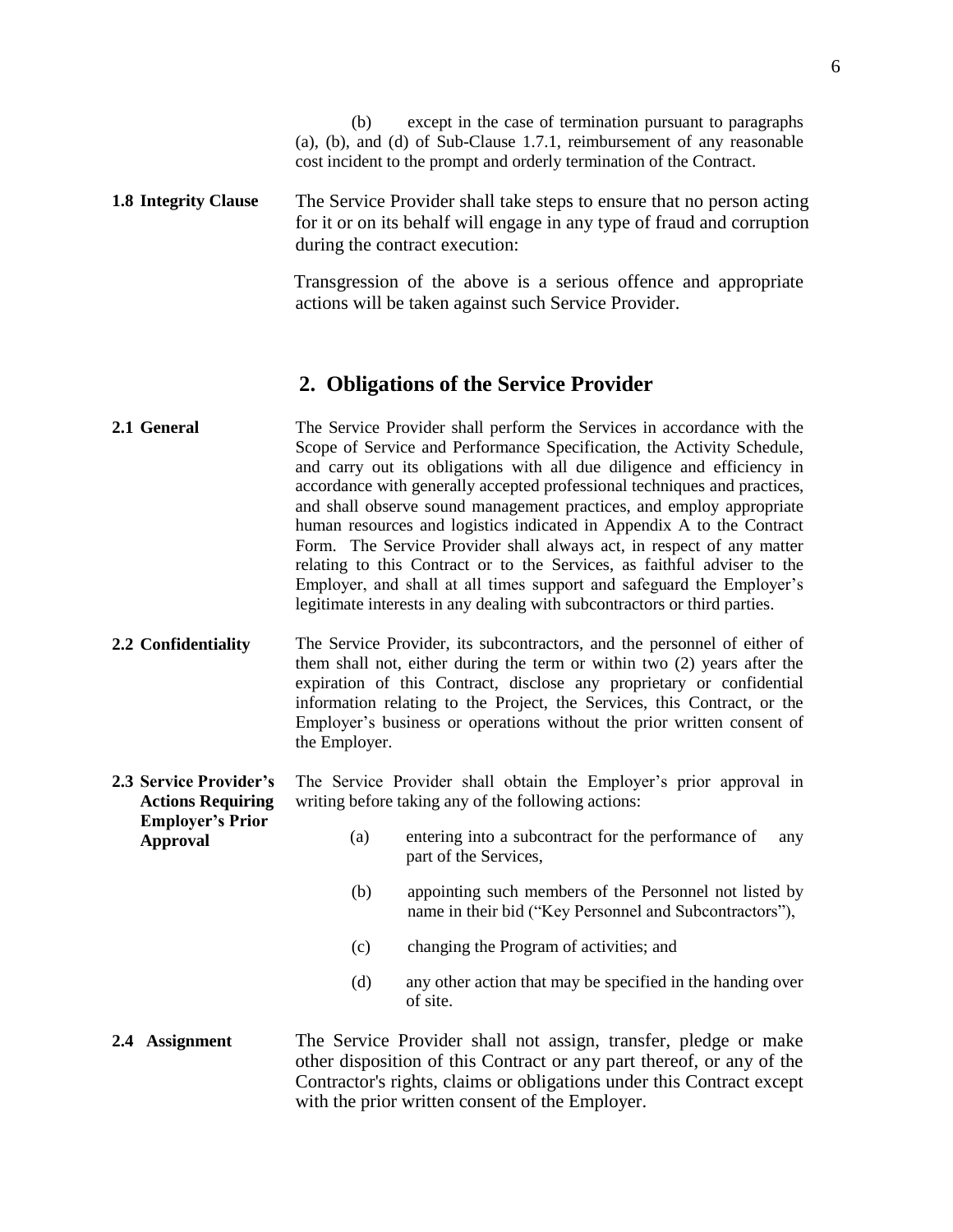<span id="page-6-0"></span>**2.5 Indemnification** The Service Provider shall indemnify, hold and save harmless, and defend, at its own expense, the Employer, its officials, agents, servants and employees from and against all suits, claims, demands, and liability of any nature or kind, including their costs and expenses, arising out of acts or omissions of the Service Provider, or the Service Provider's employees, officers, agents or subcontractors, in the performance of this Contract. This provision shall extend, inter alia, to claims and liability in the nature of Employer's liability and Workmen's Compensation, products liability and liability arising out of the use of patented inventions or devices, copyrighted material or other intellectual property by the Contractor, its employees, officers, agents, servants or subcontractors. The obligations under this clause do not lapse upon termination of this Contract.

### <span id="page-6-1"></span>**2.6 Insurance and Liabilities to Third Parties**

- (a) The Service Provider shall provide and thereafter maintain insurance against all risks in respect of its property and any equipment used for the execution of this Contract.
- (b) The Service Provider shall provide and thereafter maintain all appropriate Employer's Liability and Workmen's Compensation insurance, or its equivalent, with respect to its employees to cover claims for personal injury or death in connection with this Contract.
- (c) The Service Provider shall provide and thereafter maintain a Professional Indemnity Insurance Cover extended to cover loss and damages of guarded assets (excluding all monies and securities) for an amount not **indicate in the SCC**, for the whole contract value or apportioned as per the value of contract awarded, to indemnify the Employer against all losses resulting from failure in the services provided *(This Clause is applicable to Security Services only).*
- (d) The Service Provider shall also provide and thereafter maintain liability insurance in an adequate amount to cover third party claims for death or bodily injury, or loss of or damage to property, arising from or in connection with the provision of services under this Contract or the operation of any vehicles, or other equipment owned or leased by the Service Provider or its agents, servants, employees or sub-contractors performing work or services in connection with this Contract.
- (e) For the Third Party Insurance Liability cover, the insurance policy shall:
	- (i) name the Employer as additional insured;
	- (ii) include a waiver of subrogation of the Service Provider's rights to the insurance carrier against the Employer; and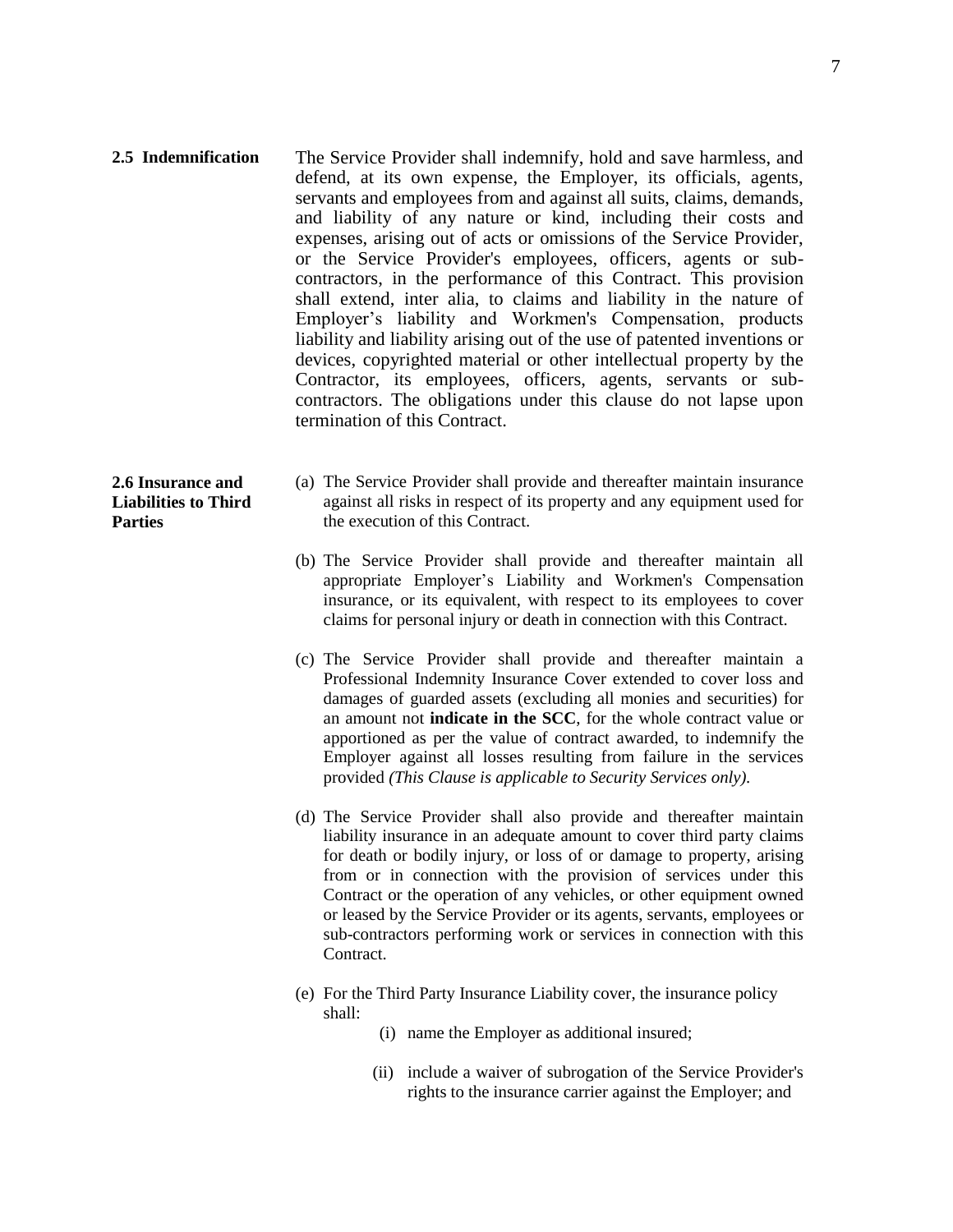- (iii) provide that the Employer shall receive thirty (30) days written notice from the insurers prior to any cancellation or change of coverage.
- <span id="page-7-0"></span>**2.7 Reporting Obligations** The Service Provider shall submit to the Employer, the reports and documents specified in Section III- Scope of Service and Performance Specifications and any other matter in the form and time specified therein or as otherwise agreed upon addressed to person and address **indicated in the SCC.**
- <span id="page-7-1"></span>**2.8 Tax and Duties** The Service Provider, Subcontractors, and their Personnel shall pay such taxes, duties, fees, and other impositions as may be levied under the Applicable Law, the amount of which is deemed to have been included in the contract price.
- <span id="page-7-2"></span>**2.9 Liquidated Damages for non-Performance** The Service Provider shall pay liquidated damages for non-performance to the Employer at twice the daily remuneration rate payable for each day that the services have not been provided on the site. The total amount of the liquidated damages shall not exceed 10 % of the monthly remuneration for that service**.** The Employer may deduct liquidated damages from payments due to the Service Provider. Payment of liquidated damages shall not affect the Service Provider's other liabilities.
- <span id="page-7-3"></span>**2.10 Performance Security** The Service Provider shall provide the required Performance Security to the Employer not later than the date specified in the Letter of Acceptance. The Performance Security shall be issued in an amount and form indicated in the letter and by a bank operating in Namibia. The Performance Security shall be valid until a date 30 days after the Completion Date of the Contract.

## **3. Service Provider's Personnel**

- <span id="page-7-5"></span><span id="page-7-4"></span>**3.1 Description of Personnel** The titles, agreed job descriptions, minimum qualifications, and estimated periods of engagement of the Service Provider's Key Personnel and security guards for carrying out the Services are described in Appendix C. The Key Personnel and Subcontractors listed by title as well as by name in Appendix C of the contract form are hereby approved by the Employer.
- <span id="page-7-6"></span>**3.2 Removal and/or Replacement of Personnel**
- (a) Except as the Employer may otherwise agree, no changes shall be made in the Key Personnel. If, for any reason beyond the reasonable control of the Service Provider, it becomes necessary to replace any of the Key Personnel, the Service Provider shall provide as a replacement a person of equivalent or better qualifications.
	- (b) If the Employer finds that any of the personnel has (i) committed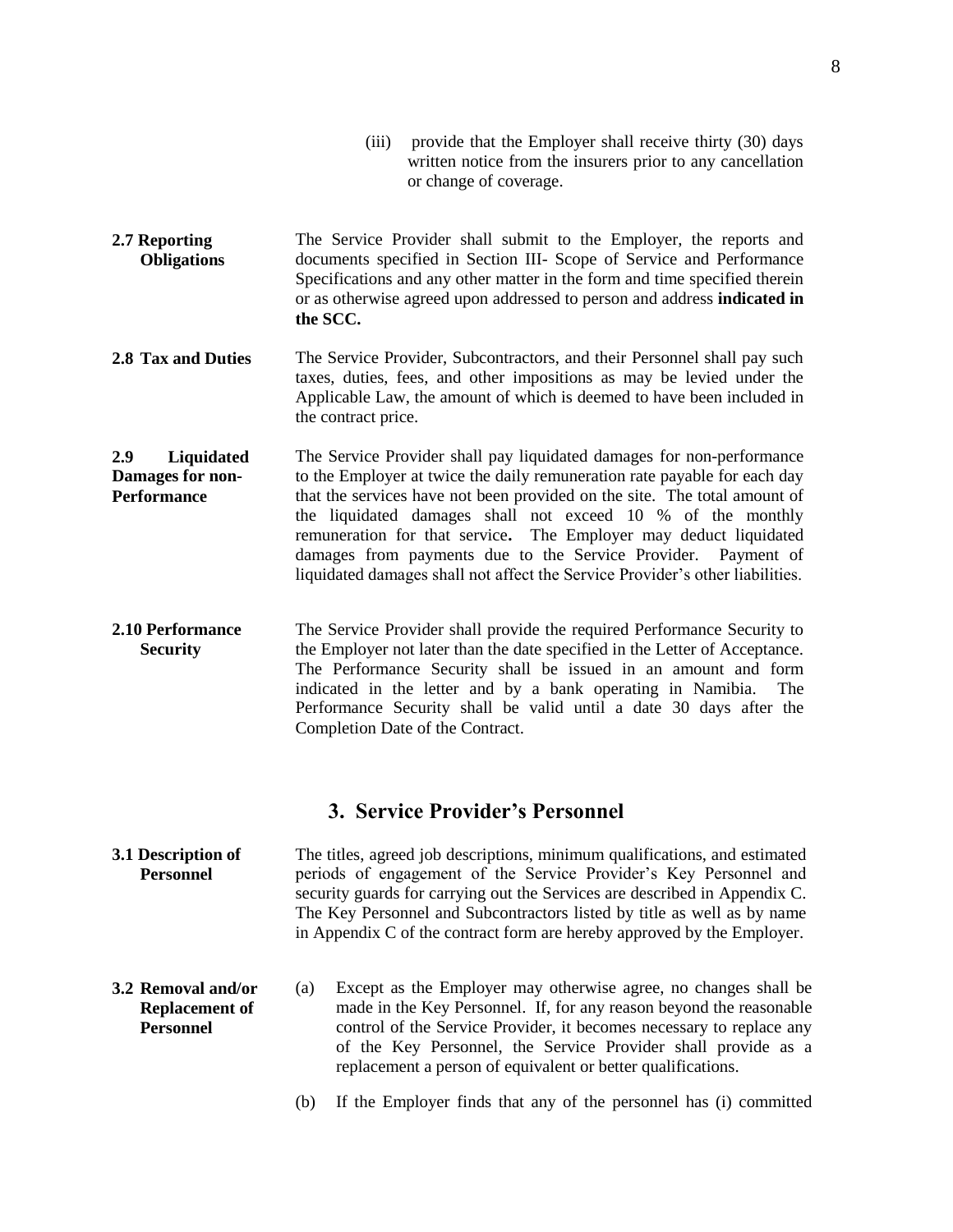serious misconduct or has been charged with having committed a criminal action, or (ii) has reasonable cause to be dissatisfied with the performance of any of the Personnel, then the Service Provider shall, at the Employer's written request specifying the grounds thereof, provide as a replacement a person with qualifications and experience acceptable to the Employer.

(c) The Service Provider shall have no claim for additional costs arising out of or incidental to any removal and/or replacement of any personnel.

## **4. Payments to the Service Provider**

<span id="page-8-1"></span><span id="page-8-0"></span>

| 4.1 Lump-Sum        | The Service Provider's remuneration shall not exceed the Contract Price and   |
|---------------------|-------------------------------------------------------------------------------|
| <b>Remuneration</b> | shall be a fixed lump-sum including all Subcontractors' costs, and all other  |
|                     | costs incurred by the Service Provider in carrying out the Services described |
|                     | in Appendix A. Except as provided in Sub-Clause 4.5, the Contract Price       |
|                     | may only be increased above the amounts stated in Sub-Clause 4.2 if the       |
|                     | Parties have agreed to additional payments in accordance with Sub-Clauses     |
|                     | 1.4 and 4.3.                                                                  |
|                     |                                                                               |

- <span id="page-8-2"></span>**4.2 Contract Price** The amount payable is *[insert contract price]* monthly. Prices shall be fixed and inclusive of all taxes, end-of –the year bonus and gratuities as well as any increase that may be awarded by government during the contract period.
- <span id="page-8-3"></span>**4.3 Terms and Conditions of Payment** Payments will be made to the Service Provider on a monthly basis by the *[….. ]* of the following month subject to the Employer obtaining the invoice and accompanying documents as required by the Employer not later than the  $20<sup>th</sup>$  of the current month.

Any adjustment in respect of absences and liquidated damages for the current month shall be communicated to the Service Provider to enable the latter to make the necessary adjustment in the subsequent invoices.

- <span id="page-8-4"></span>**4.4 Interest on Delayed Payments** If the Employer has delayed payments beyond fifteen (15) days after the due date stated, interest shall be paid to the Service Provider for each day of delay at the legal rate.
- <span id="page-8-5"></span>**4.5 Price Adjustment** Prices *["shall" or "shall not"]\** be adjusted for fluctuations in the cost of inputs. If so, the amounts certified in each payment certificate, shall be adjusted by applying the respective price adjustment factor to the payment amounts due.

 $P_c = A_c + B_c$  **Lmc/Loc** 

Where:

P<sub>c</sub> is the adjustment factor for the portion of the Contract Price payable.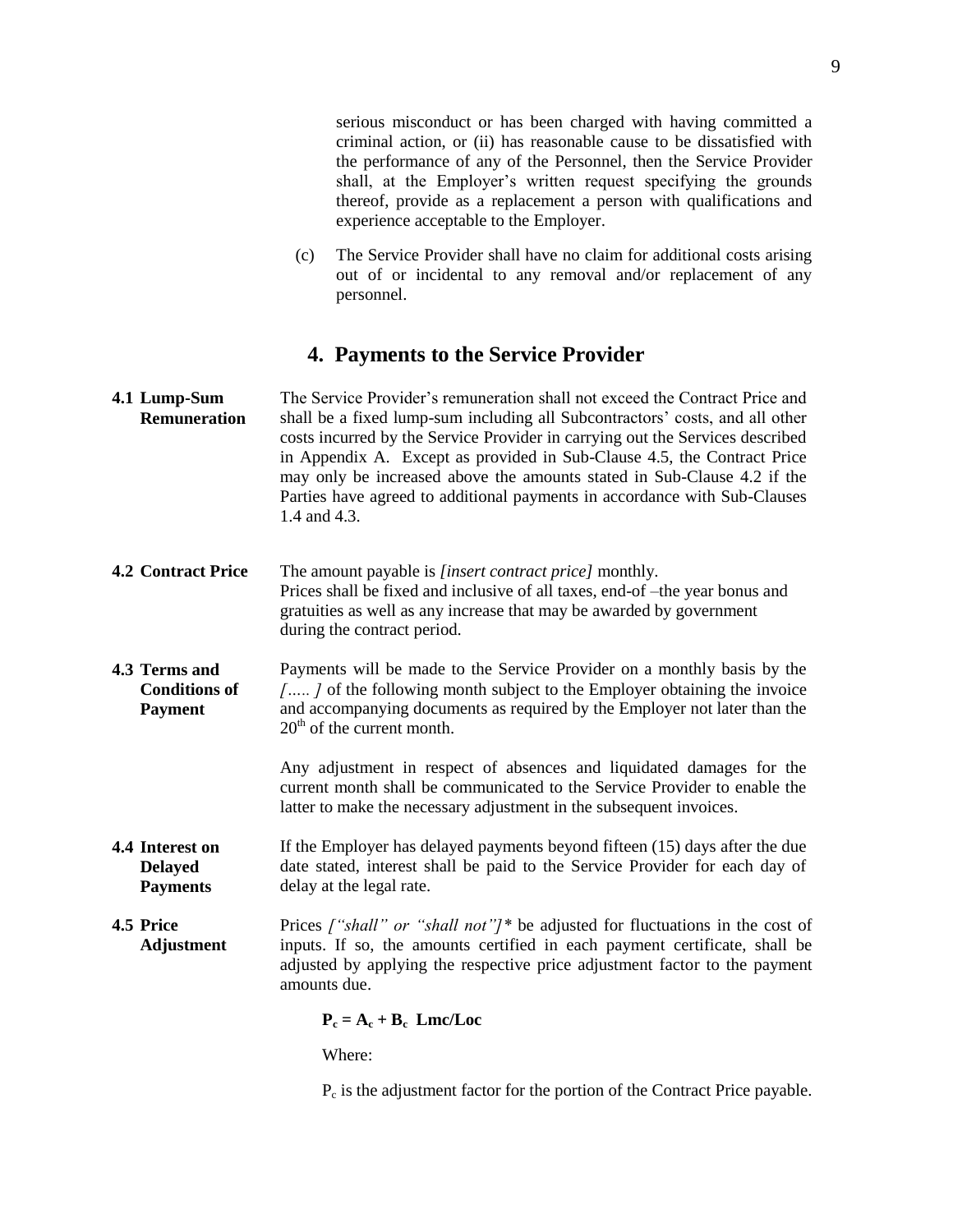$A_c$  and  $B_c$  are coefficients representing:  $A_c$  the nonadjustable portion; Bc the adjustable portion relative to labor costs; and

Lmc is the index prevailing at the first day of the month of the corresponding invoice date and Loc is the index prevailing 28 days before Bid opening for labour.

<span id="page-9-0"></span>**4.6 Labour clause** 4.6.1 The rates of remuneration and other conditions of work of the employees of the Contractor shall not be less favourable than those established for work of the same character in the trade concerned-

- (i) by collective agreement applying to a substantial proportion of the workers and employers in the trade concerned;
- (ii) by arbitration awards; or
- (iii) by submitting a written undertaking as contemplated in section 138(2) of the Labour Act, 2007
- (b) Where remuneration and conditions of work are not regulated in a manner referred to at (a) above, the rates of the remuneration and other conditions of work which are not less favourable than the general level observed in the trade in which the contractor is engaged by employers whose general circumstances are similar.
- 4.6.2 No Contractor shall be entitled to any payment in respect of work performed in the execution of the contract unless he has, together with his claim for payment filed a certificate:
	- (a) stating the rates of remuneration and hours of work of the various categories of employees employed in the execution of the contracts;
	- (b) stating whether any remuneration payable in respect of work done is due;
	- (c) containing such other information as the Accounting Officer of the Public Entity administering the contract may require to satisfy himself that the provisions under this clause have been complied with.
- 4.6.3 Where the Accounting Officer of the Public Entity administering the contract is satisfied that remuneration is still due to an employee employed under this contract at the time the claim for payment is filed under subsection 4.3, he may, unless the remuneration is sooner paid by the Contractor, arrange for the payment of the remuneration out of the money payable under this contract.
- 4.6.4 Every Contractor shall display a copy of this clause of the contract at the place at which the work required by the contract is performed.